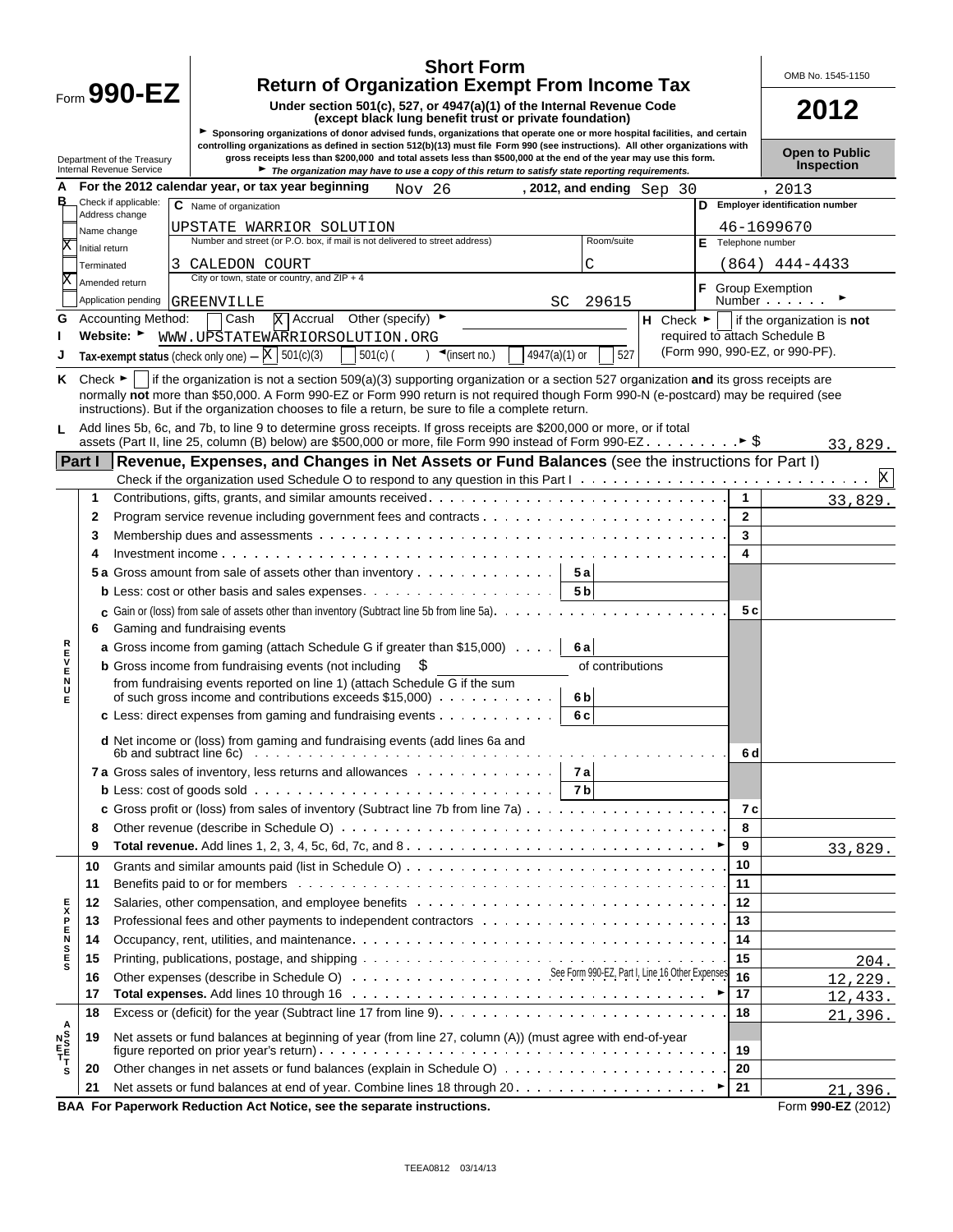|          | Form 990-EZ (2012) UPSTATE WARRIOR SOLUTION                                                                                                                                                                                  |                                                                                    |                                                                                  |                                                                          |                | Page 2<br>46-1699670                                     |
|----------|------------------------------------------------------------------------------------------------------------------------------------------------------------------------------------------------------------------------------|------------------------------------------------------------------------------------|----------------------------------------------------------------------------------|--------------------------------------------------------------------------|----------------|----------------------------------------------------------|
|          | <b>Part II   Balance Sheets.</b> (see the instructions for Part II.)                                                                                                                                                         |                                                                                    |                                                                                  |                                                                          |                |                                                          |
|          |                                                                                                                                                                                                                              |                                                                                    |                                                                                  |                                                                          |                |                                                          |
|          |                                                                                                                                                                                                                              |                                                                                    |                                                                                  | (A) Beginning of year                                                    |                | (B) End of year                                          |
| 22       |                                                                                                                                                                                                                              |                                                                                    |                                                                                  | 0.                                                                       | 22             | 21,396.                                                  |
| 23       |                                                                                                                                                                                                                              |                                                                                    |                                                                                  | 0                                                                        | 23             | 0.                                                       |
| 24       |                                                                                                                                                                                                                              |                                                                                    |                                                                                  | $\Omega$                                                                 | 24             | 0.                                                       |
| 25<br>26 |                                                                                                                                                                                                                              |                                                                                    |                                                                                  |                                                                          | 25             | 21,396.                                                  |
| 27       | Net assets or fund balances (line 27 of column $(B)$ must agree with line 21) $\ldots \ldots$                                                                                                                                |                                                                                    |                                                                                  | $\Omega$                                                                 | 26<br>27       | 0.                                                       |
|          | Statement of Program Service Accomplishments (see the instrs for Part III.)                                                                                                                                                  |                                                                                    |                                                                                  |                                                                          |                | 21,396.<br><b>Expenses</b>                               |
| Part III | Check if the organization used Schedule O to respond to any question in this Part III.                                                                                                                                       |                                                                                    |                                                                                  |                                                                          |                | (Required for section 501                                |
|          | What is the organization's primary exempt purpose? TO PROVIDE COMMUNITY BASED SOLUTIONS FOR MILITARY WARRIORS AND THEIR FAMILIES IN UPSTATE SC                                                                               |                                                                                    |                                                                                  |                                                                          |                | $(c)(3)$ and 501(c)(4)                                   |
|          | Describe the organization's program service accomplishments for each of its three largest program services, as<br>measured by expenses. In a clear and concise manner, describe the services provided, the number of persons |                                                                                    |                                                                                  |                                                                          |                | organizations and section<br>4947(a)(1) trusts; optional |
|          | benefited, and other relevant information for each program title.                                                                                                                                                            |                                                                                    |                                                                                  |                                                                          |                | for others.)                                             |
| 28       | UWS REACHED OVER 50 WARRIORS AND THEIR FAMILIES IN THE FIRST FISCAL YEAR                                                                                                                                                     |                                                                                    |                                                                                  |                                                                          |                |                                                          |
|          | THROUGH ITS PROGRAMS CONSISTING OF CAREER DEVELOPMENT, NON-MEDICAL                                                                                                                                                           |                                                                                    |                                                                                  |                                                                          |                |                                                          |
|          | HEALTHCARE SOLUTIONS, MENTORING SERVICES, QUALITY OF LIFE, AND FAMILY SUPPORT                                                                                                                                                |                                                                                    |                                                                                  |                                                                          |                |                                                          |
|          | (Grants \$                                                                                                                                                                                                                   | $\overline{0}$ ) If this amount includes foreign grants, check here $\overline{0}$ |                                                                                  |                                                                          | 28 a           | 10,969.                                                  |
| 29       |                                                                                                                                                                                                                              |                                                                                    |                                                                                  |                                                                          |                |                                                          |
|          |                                                                                                                                                                                                                              |                                                                                    |                                                                                  |                                                                          |                |                                                          |
|          |                                                                                                                                                                                                                              |                                                                                    |                                                                                  |                                                                          |                |                                                          |
|          | (Grants \$                                                                                                                                                                                                                   |                                                                                    |                                                                                  |                                                                          | 29 a           |                                                          |
| 30       |                                                                                                                                                                                                                              |                                                                                    |                                                                                  |                                                                          |                |                                                          |
|          |                                                                                                                                                                                                                              |                                                                                    |                                                                                  |                                                                          |                |                                                          |
|          |                                                                                                                                                                                                                              |                                                                                    |                                                                                  |                                                                          |                |                                                          |
|          | (Grants ら                                                                                                                                                                                                                    | ) If this amount includes foreign grants, check here                               |                                                                                  |                                                                          | 30a            |                                                          |
| 31       |                                                                                                                                                                                                                              |                                                                                    |                                                                                  |                                                                          |                |                                                          |
|          | (Grants \$                                                                                                                                                                                                                   | ) If this amount includes foreign grants, check here ▶                             |                                                                                  |                                                                          | 31a            |                                                          |
| 32       |                                                                                                                                                                                                                              |                                                                                    |                                                                                  |                                                                          | 32             | 10,969.                                                  |
|          |                                                                                                                                                                                                                              |                                                                                    |                                                                                  |                                                                          |                |                                                          |
|          | <b>Part IV</b> List of Officers, Directors, Trustees, and Key Employees. List each one even if not compensated. (see the instructions for Part IV.)                                                                          |                                                                                    |                                                                                  |                                                                          |                |                                                          |
|          |                                                                                                                                                                                                                              |                                                                                    |                                                                                  |                                                                          |                |                                                          |
|          |                                                                                                                                                                                                                              | (b) Average hours per                                                              |                                                                                  | (d) Health benefits,                                                     |                | (e) Estimated amount of                                  |
|          | (a) Name and Title                                                                                                                                                                                                           | week devoted to<br>position                                                        | (c) Reportable compensation<br>(Forms W-2/1099-MISC)<br>(If not paid, enter -0-) | contributions to employee<br>benefit plans, and deferred<br>compensation |                | other compensation                                       |
|          |                                                                                                                                                                                                                              |                                                                                    |                                                                                  |                                                                          |                |                                                          |
|          | MASTIN ROBESON _ _ _ _ _ _ _ _ _ _                                                                                                                                                                                           |                                                                                    |                                                                                  |                                                                          |                |                                                          |
|          | PRESIDENT                                                                                                                                                                                                                    | . 00                                                                               | 0                                                                                |                                                                          | $\mathsf{0}$ . | 0.                                                       |
|          | CHARLES HALL                                                                                                                                                                                                                 |                                                                                    |                                                                                  |                                                                          |                |                                                          |
|          | VICE PRESIDENT                                                                                                                                                                                                               | 20.00                                                                              | 0                                                                                |                                                                          | $\Omega$       | $0$ .                                                    |
|          | <u>ROBERT PAUL HOWELL _ _ _ _ _</u><br>SECRETARY                                                                                                                                                                             | 10.00                                                                              | 0                                                                                |                                                                          | $\mathsf{O}$ . | 0.                                                       |
|          |                                                                                                                                                                                                                              |                                                                                    |                                                                                  |                                                                          |                |                                                          |
|          | <u>KEVIN MCBRIDE</u><br>TREASURER                                                                                                                                                                                            | 10.00                                                                              | 0 <sup>1</sup>                                                                   |                                                                          | 0.             | 0.                                                       |
|          |                                                                                                                                                                                                                              |                                                                                    |                                                                                  |                                                                          |                |                                                          |
|          |                                                                                                                                                                                                                              |                                                                                    |                                                                                  |                                                                          |                |                                                          |
|          |                                                                                                                                                                                                                              |                                                                                    |                                                                                  |                                                                          |                |                                                          |
|          |                                                                                                                                                                                                                              |                                                                                    |                                                                                  |                                                                          |                |                                                          |
|          |                                                                                                                                                                                                                              |                                                                                    |                                                                                  |                                                                          |                |                                                          |
|          |                                                                                                                                                                                                                              |                                                                                    |                                                                                  |                                                                          |                |                                                          |
|          |                                                                                                                                                                                                                              |                                                                                    |                                                                                  |                                                                          |                |                                                          |
|          |                                                                                                                                                                                                                              |                                                                                    |                                                                                  |                                                                          |                |                                                          |
|          |                                                                                                                                                                                                                              |                                                                                    |                                                                                  |                                                                          |                |                                                          |
|          |                                                                                                                                                                                                                              |                                                                                    |                                                                                  |                                                                          |                |                                                          |
|          |                                                                                                                                                                                                                              |                                                                                    |                                                                                  |                                                                          |                |                                                          |
|          |                                                                                                                                                                                                                              |                                                                                    |                                                                                  |                                                                          |                |                                                          |
|          |                                                                                                                                                                                                                              |                                                                                    |                                                                                  |                                                                          |                |                                                          |
|          |                                                                                                                                                                                                                              |                                                                                    |                                                                                  |                                                                          |                |                                                          |
|          |                                                                                                                                                                                                                              |                                                                                    |                                                                                  |                                                                          |                |                                                          |
|          |                                                                                                                                                                                                                              |                                                                                    |                                                                                  |                                                                          |                |                                                          |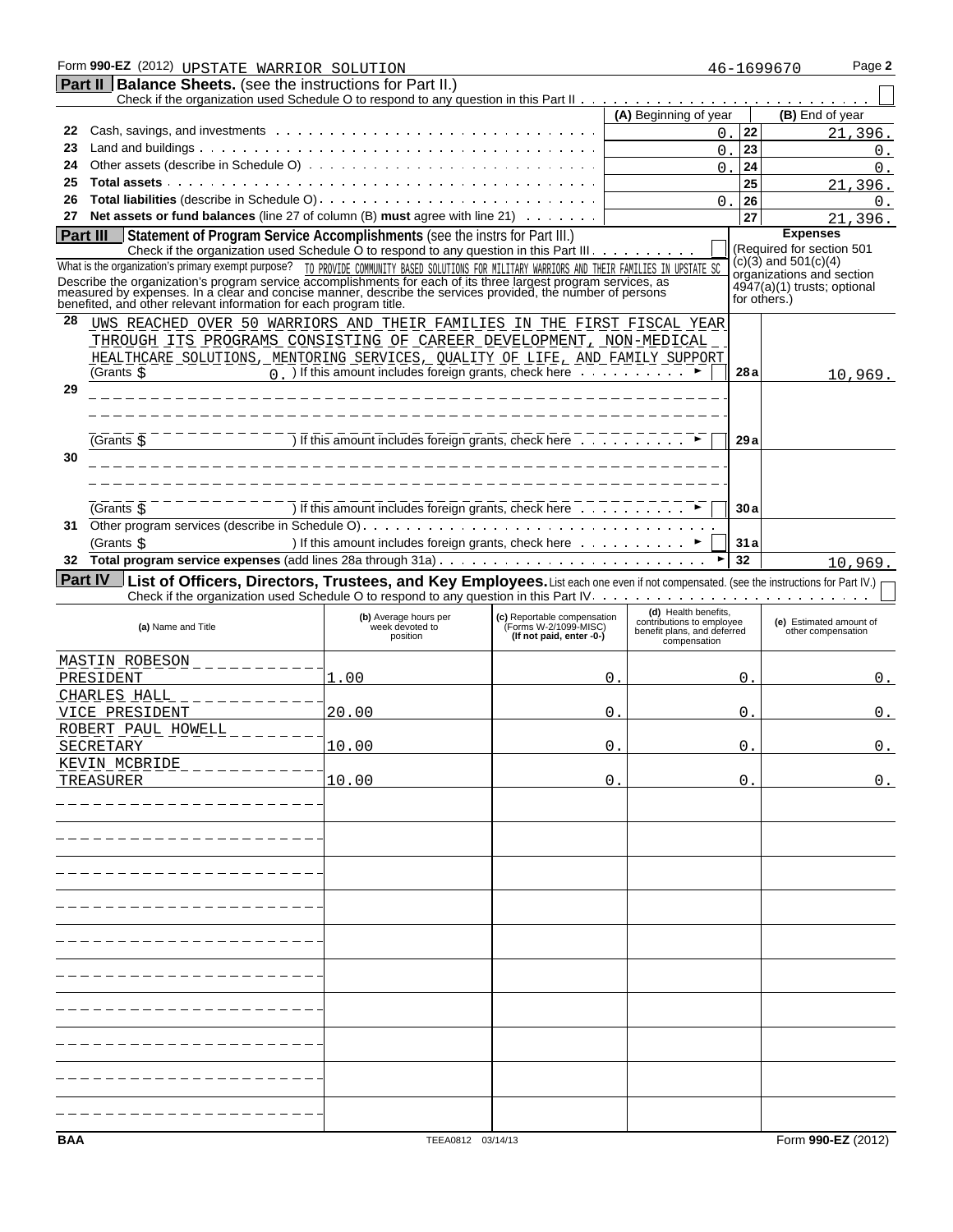|    | Form 990-EZ (2012) UPSTATE WARRIOR SOLUTION<br>46-1699670                                                                                                                                                                                                                                                                             |                 |     | Page 3 |
|----|---------------------------------------------------------------------------------------------------------------------------------------------------------------------------------------------------------------------------------------------------------------------------------------------------------------------------------------|-----------------|-----|--------|
|    | <b>Part V Other Information</b> (Note the Schedule A and personal benefit contract statement requirements in<br>the instructions for Part V) Check if the organization used Schedule O to respond to any question in this Part V $\cdots$ .                                                                                           |                 |     |        |
| 33 | Did the organization engage in any activity not previously reported to the IRS? If 'Yes,'                                                                                                                                                                                                                                             |                 | Yes | No     |
|    | Were any significant changes made to the organizing or governing documents? If 'Yes,' attach a conformed copy of the amended documents if they reflect                                                                                                                                                                                | 33              |     | X      |
| 34 |                                                                                                                                                                                                                                                                                                                                       | 34              |     | Χ      |
|    | 35 a Did the organization have unrelated business gross income of \$1,000 or more during the year from business activities                                                                                                                                                                                                            |                 |     |        |
|    |                                                                                                                                                                                                                                                                                                                                       | 35 a            |     | Χ      |
|    | b If 'Yes,' to line 35a, has the organization filed a Form 990-T for the year? If 'No,' provide an explanation in Schedule O                                                                                                                                                                                                          | .35 b           |     |        |
|    | c Was the organization a section 501(c)(4), 501(c)(5), or 501(c)(6) organization subject to section 6033(e) notice,<br>reporting, and proxy tax requirements during the year? If 'Yes,' complete Schedule C, Part III                                                                                                                 | 35 c            |     | Χ      |
| 36 | Did the organization undergo a liquidation, dissolution, termination, or significant                                                                                                                                                                                                                                                  |                 |     |        |
|    |                                                                                                                                                                                                                                                                                                                                       | 36              |     | Χ      |
|    | 37 a Enter amount of political expenditures, direct or indirect, as described in the instructions $\cdots$ > 37 a<br>0.                                                                                                                                                                                                               |                 |     |        |
|    |                                                                                                                                                                                                                                                                                                                                       | 37 b            |     | Χ      |
|    | 38 a Did the organization borrow from, or make any loans to, any officer, director, trustee, or key employee or were<br>any such loans made in a prior year and still outstanding at the end of the tax year covered by this return?                                                                                                  | 38 a            |     | Χ      |
|    | <b>b</b> If 'Yes,' complete Schedule L, Part II and enter the total<br>amount involved<br>.<br>38 <sub>b</sub>                                                                                                                                                                                                                        |                 |     |        |
|    | 39 Section 501(c)(7) organizations. Enter:                                                                                                                                                                                                                                                                                            |                 |     |        |
|    | 39 a                                                                                                                                                                                                                                                                                                                                  |                 |     |        |
|    | <b>b</b> Gross receipts, included on line 9, for public use of club facilities<br>39 b                                                                                                                                                                                                                                                |                 |     |        |
|    | 40 a Section 501(c)(3) organizations. Enter amount of tax imposed on the organization during the year under:                                                                                                                                                                                                                          |                 |     |        |
|    | section 4911<br>; section 4955<br>; section 4912 ►                                                                                                                                                                                                                                                                                    |                 |     |        |
|    | <b>b</b> Section 501(c)(3) and 501(c)(4) organizations. Did the organization engage in any section 4958 excess benefit<br>transaction during the year or did it engage in an excess benefit transaction in a prior year that has not been reported<br>on any of its prior Forms 990 or 990-EZ? If 'Yes,' complete Schedule L, Part I. | 40 b            |     | Χ      |
|    | c Section $501(c)(3)$ and $501(c)(4)$ organizations. Enter amount of tax imposed on organization                                                                                                                                                                                                                                      |                 |     |        |
|    | managers or disqualified persons during the year under sections 4912, 4955, and 4958.                                                                                                                                                                                                                                                 |                 |     |        |
|    | $d$ Section 501(c)(3) and 501(c)(4) organizations. Enter amount of tax on line 40c reimbursed                                                                                                                                                                                                                                         |                 |     |        |
|    | e All organizations. At any time during the tax year, was the organization a party to a prohibited tax                                                                                                                                                                                                                                | 40 e            |     | Χ      |
|    | 41 List the states with which a copy of this return is filed > South Carolina                                                                                                                                                                                                                                                         |                 |     |        |
|    | 42 a The organization's                                                                                                                                                                                                                                                                                                               |                 |     |        |
|    | books are in care of $\blacktriangleright$<br>Telephone no. $\triangleright$ (864) 444-4433<br>CHARLIE HALL<br>SC $ZIP + 4$<br>29615                                                                                                                                                                                                  |                 |     |        |
|    | Located at $\triangleright$ 3 CALEDON COURT, STE C <sub>_______</sub> _GREENVILLE______                                                                                                                                                                                                                                               |                 | Yes | No     |
|    | <b>b</b> At any time during the calendar year, did the organization have an interest in or a signature or other authority over a<br>financial account in a foreign country (such as a bank account, securities account, or other financial account)?                                                                                  | 42 <sub>b</sub> |     | X      |
|    | If 'Yes,' enter the name of the foreign country:                                                                                                                                                                                                                                                                                      |                 |     |        |
|    | See the instructions for exceptions and filing requirements for Form TD F 90-22.1, Report of Foreign Bank and Financial Accounts.                                                                                                                                                                                                     |                 |     |        |
|    | c At any time during the calendar year, did the organization maintain an office outside of the U.S.?                                                                                                                                                                                                                                  | 42 c            |     | Χ      |
|    | If 'Yes,' enter the name of the foreign country:                                                                                                                                                                                                                                                                                      |                 |     |        |
|    |                                                                                                                                                                                                                                                                                                                                       |                 |     |        |

| 43 | and enter the amount of tax-exempt interest received or accrued during the tax year $\dots \dots \dots \dots$                                                                                                                     |                    |     |           |  |  |
|----|-----------------------------------------------------------------------------------------------------------------------------------------------------------------------------------------------------------------------------------|--------------------|-----|-----------|--|--|
|    |                                                                                                                                                                                                                                   |                    | Yes | <b>No</b> |  |  |
|    | 44 a Did the organization maintain any donor advised funds during the year? If 'Yes,' Form 990 must be completed instead                                                                                                          | 44 a               |     | X         |  |  |
|    | <b>b</b> Did the organization operate one or more hospital facilities during the year? If 'Yes,' Form 990 must be completed                                                                                                       | 44 b               |     | X         |  |  |
|    |                                                                                                                                                                                                                                   | 44 c               |     | Χ         |  |  |
|    | d If 'Yes' to line 44c, has the organization filed a Form 720 to report these payments?                                                                                                                                           | 44 d               |     |           |  |  |
|    | 45 a Did the organization have a controlled entity of the organization within the meaning of section 512(b)(13)?                                                                                                                  | 45 a               |     |           |  |  |
|    | b Did the organization receive any payment from or engage in any transaction with a controlled entity within the meaning of section 512(b)(13)? If 'Yes,'<br>Form 990 and Schedule R may need to be completed instead of Form 990 | 45 b               |     | Χ         |  |  |
|    | 103/14/13                                                                                                                                                                                                                         | Form 990-EZ (2012) |     |           |  |  |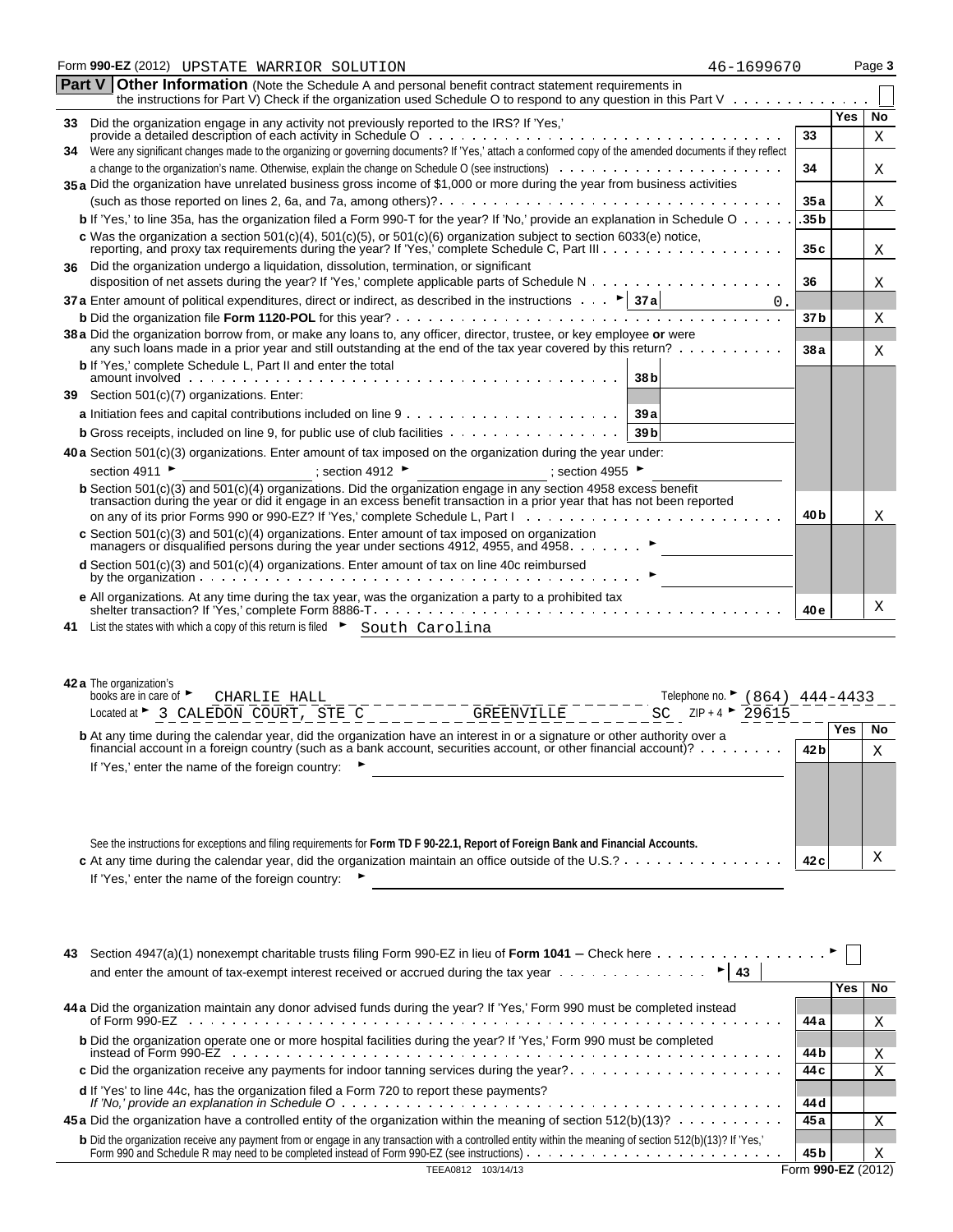|                 | Form 990-EZ (2012) UPSTATE WARRIOR SOLUTION                                                                                                                                                                                                                                                                                                                                                                                     |                                                      |                                                      | 46-1699670                                                                                       |                                               |     | Page 4 |
|-----------------|---------------------------------------------------------------------------------------------------------------------------------------------------------------------------------------------------------------------------------------------------------------------------------------------------------------------------------------------------------------------------------------------------------------------------------|------------------------------------------------------|------------------------------------------------------|--------------------------------------------------------------------------------------------------|-----------------------------------------------|-----|--------|
| 46              | Did the organization engage, directly or indirectly, in political campaign activities on behalf of or in opposition to                                                                                                                                                                                                                                                                                                          |                                                      |                                                      |                                                                                                  |                                               | Yes | No     |
|                 |                                                                                                                                                                                                                                                                                                                                                                                                                                 |                                                      |                                                      |                                                                                                  | 46                                            |     | Χ      |
| <b>Part VI</b>  | Section 501(c)(3) organizations only<br>All section 501(c)(3) organizations must answer questions 47-49b and 52, and complete the tables<br>for lines 50 and $51.$                                                                                                                                                                                                                                                              |                                                      |                                                      |                                                                                                  |                                               |     |        |
|                 |                                                                                                                                                                                                                                                                                                                                                                                                                                 |                                                      |                                                      |                                                                                                  |                                               |     |        |
| 47              | Did the organization engage in lobbying activities or have a section 501(h) election in effect during the tax year? If 'Yes,'                                                                                                                                                                                                                                                                                                   |                                                      |                                                      |                                                                                                  |                                               | Yes | No     |
|                 |                                                                                                                                                                                                                                                                                                                                                                                                                                 |                                                      |                                                      |                                                                                                  | 47                                            |     | Χ      |
| 48              |                                                                                                                                                                                                                                                                                                                                                                                                                                 |                                                      |                                                      |                                                                                                  | 48                                            |     | Χ      |
|                 |                                                                                                                                                                                                                                                                                                                                                                                                                                 |                                                      |                                                      |                                                                                                  | 49 a                                          |     | Χ      |
| 50              | <b>b</b> If 'Yes,' was the related organization a section 527 organization? $\ldots \ldots \ldots \ldots \ldots \ldots \ldots \ldots \ldots \ldots \ldots \ldots$<br>Complete this table for the organization's five highest compensated employees (other than officers, directors, trustees and key<br>employees) who each received more than \$100,000 of compensation from the organization. If there is none, enter 'None.' |                                                      |                                                      |                                                                                                  | 49 b                                          |     |        |
|                 | (a) Name and title of each employee<br>paid more than \$100,000                                                                                                                                                                                                                                                                                                                                                                 | (b) Average hours<br>per week devoted<br>to position | (c) Reportable compensation<br>(Forms W-2/1099-MISC) | (d) Health benefits,<br>contributions to employee<br>benefit plans, and deferred<br>compensation | (e) Estimated amount of<br>other compensation |     |        |
| NONE            |                                                                                                                                                                                                                                                                                                                                                                                                                                 |                                                      |                                                      |                                                                                                  |                                               |     |        |
|                 |                                                                                                                                                                                                                                                                                                                                                                                                                                 |                                                      |                                                      |                                                                                                  |                                               |     |        |
|                 |                                                                                                                                                                                                                                                                                                                                                                                                                                 |                                                      |                                                      |                                                                                                  |                                               |     |        |
|                 |                                                                                                                                                                                                                                                                                                                                                                                                                                 |                                                      |                                                      |                                                                                                  |                                               |     |        |
|                 |                                                                                                                                                                                                                                                                                                                                                                                                                                 |                                                      |                                                      |                                                                                                  |                                               |     |        |
|                 | f Total number of other employees paid over \$100,000 ▶<br>51 Complete this table for the organization's five highest compensated independent contractors who each received more than \$100,000 of<br>compensation from the organization. If there is none, enter 'None.'<br>(a) Name and address of each independent contractor paid more than \$100,000                                                                       |                                                      |                                                      | (b) Type of service                                                                              | (c) Compensation                              |     |        |
| NONE            |                                                                                                                                                                                                                                                                                                                                                                                                                                 |                                                      |                                                      |                                                                                                  |                                               |     |        |
|                 |                                                                                                                                                                                                                                                                                                                                                                                                                                 |                                                      |                                                      |                                                                                                  |                                               |     |        |
|                 |                                                                                                                                                                                                                                                                                                                                                                                                                                 |                                                      |                                                      |                                                                                                  |                                               |     |        |
|                 |                                                                                                                                                                                                                                                                                                                                                                                                                                 |                                                      |                                                      |                                                                                                  |                                               |     |        |
|                 |                                                                                                                                                                                                                                                                                                                                                                                                                                 |                                                      |                                                      |                                                                                                  |                                               |     |        |
|                 | <b>d</b> Total number of other independent contractors each receiving over \$100,000 $\ldots$<br>52 Did the organization complete Schedule A? Note: All section $501(c)(3)$ organizations and $4947(a)(1)$ nonexempt                                                                                                                                                                                                            |                                                      |                                                      |                                                                                                  | <b>X</b> Yes                                  |     | No     |
|                 | Under penalties of perjury, I declare that I have examined this return, including accompanying schedules and statements, and to the best of my knowledge and belief, it is<br>true, correct, and complete. Declaration of preparer (other than officer) is based on all information of which preparer has any knowledge.                                                                                                        |                                                      |                                                      |                                                                                                  |                                               |     |        |
|                 |                                                                                                                                                                                                                                                                                                                                                                                                                                 |                                                      |                                                      |                                                                                                  |                                               |     |        |
| Sign<br>Here    | Signature of officer<br>CHARLIE HALL                                                                                                                                                                                                                                                                                                                                                                                            |                                                      |                                                      | Date<br>VICE PRESIDENT                                                                           |                                               |     |        |
|                 | Type or print name and title.<br>Print/Type preparer's name                                                                                                                                                                                                                                                                                                                                                                     | Preparer's signature                                 | Date                                                 |                                                                                                  | PTIN                                          |     |        |
| Paid            |                                                                                                                                                                                                                                                                                                                                                                                                                                 |                                                      |                                                      | Check<br>self-employed                                                                           |                                               |     |        |
| Preparer        | Firm's name ▶<br>Greyrock Accounting LLC                                                                                                                                                                                                                                                                                                                                                                                        |                                                      |                                                      |                                                                                                  |                                               |     |        |
| <b>Use Only</b> | Firm's address ▶<br>.35 S Main St STE 701                                                                                                                                                                                                                                                                                                                                                                                       |                                                      |                                                      | Firm's EIN                                                                                       |                                               |     |        |
|                 | Greenville                                                                                                                                                                                                                                                                                                                                                                                                                      |                                                      | 29601<br>SC                                          | Phone no.                                                                                        |                                               |     |        |
|                 | May the IRS discuss this return with the preparer shown above? See instructions                                                                                                                                                                                                                                                                                                                                                 |                                                      |                                                      |                                                                                                  | Yes                                           |     | No     |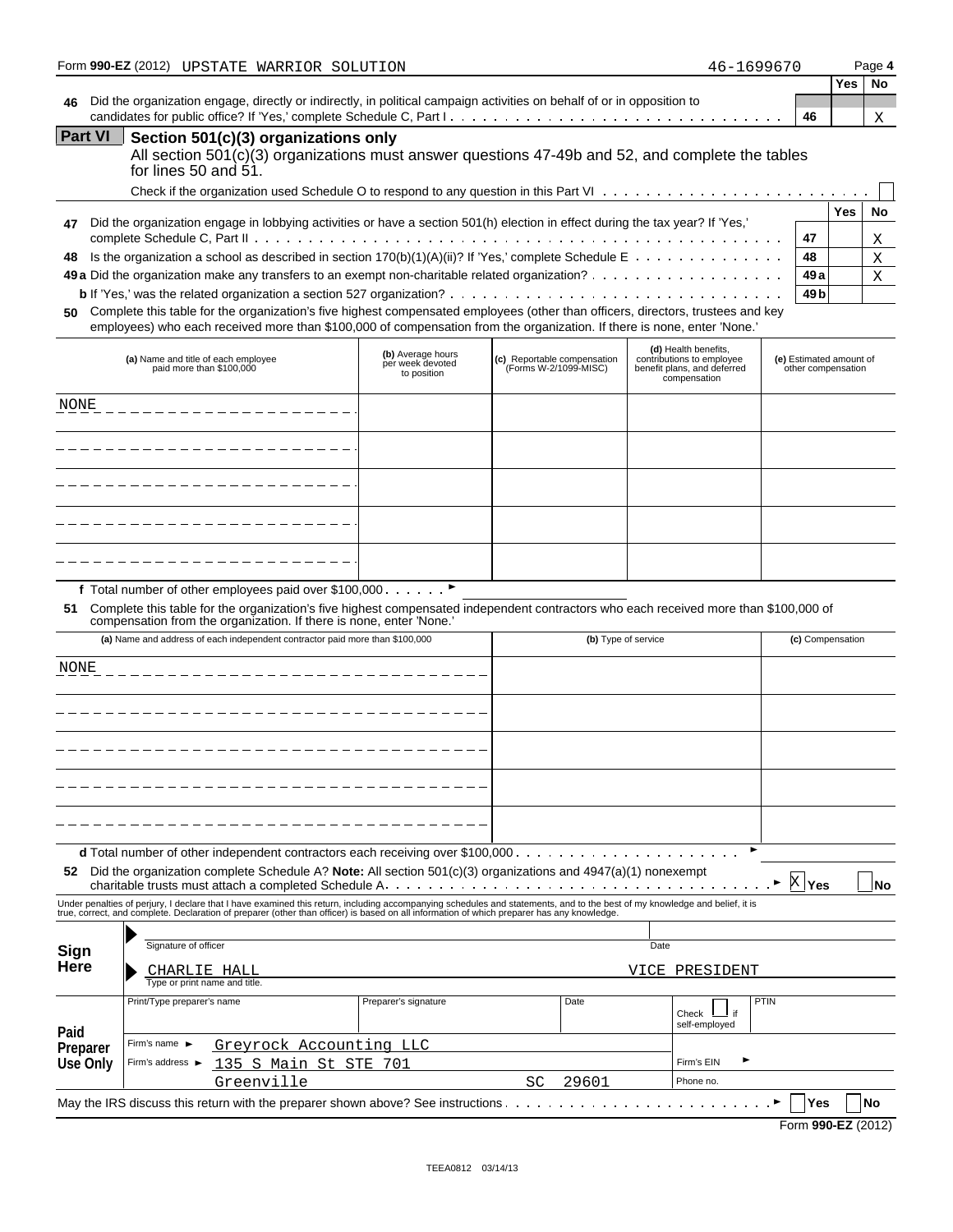| <b>SCHEDULE A</b>   |  |  |
|---------------------|--|--|
| (Form 990 or 990-EZ |  |  |

OMB No. 1545-0047

|                                                                   | <b>SCHEDULE A</b>                                      | (Form 990 or 990-EZ)                     |                                                             | <b>Public Charity Status and Public Support</b>                                                                                                                                                                                                                                                       |                                                                                       |    |                                                                            |    |                                                                           |                       |                                        | 2012 |    |
|-------------------------------------------------------------------|--------------------------------------------------------|------------------------------------------|-------------------------------------------------------------|-------------------------------------------------------------------------------------------------------------------------------------------------------------------------------------------------------------------------------------------------------------------------------------------------------|---------------------------------------------------------------------------------------|----|----------------------------------------------------------------------------|----|---------------------------------------------------------------------------|-----------------------|----------------------------------------|------|----|
|                                                                   |                                                        |                                          |                                                             | Complete if the organization is a section 501(c)(3) organization or a section<br>4947(a)(1) nonexempt charitable trust.                                                                                                                                                                               |                                                                                       |    |                                                                            |    |                                                                           |                       |                                        |      |    |
|                                                                   | Department of the Treasury<br>Internal Revenue Service |                                          |                                                             | Attach to Form 990 or Form 990-EZ. > See separate instructions.                                                                                                                                                                                                                                       |                                                                                       |    |                                                                            |    |                                                                           | <b>Open to Public</b> | <b>Inspection</b>                      |      |    |
| Name of the organization<br><b>Employer identification number</b> |                                                        |                                          |                                                             |                                                                                                                                                                                                                                                                                                       |                                                                                       |    |                                                                            |    |                                                                           |                       |                                        |      |    |
|                                                                   |                                                        | UPSTATE WARRIOR SOLUTION                 |                                                             |                                                                                                                                                                                                                                                                                                       |                                                                                       |    |                                                                            |    |                                                                           | 46-1699670            |                                        |      |    |
| Part I                                                            |                                                        |                                          |                                                             | Reason for Public Charity Status (All organizations must complete this part.) See instructions.<br>The organization is not a private foundation because it is: (For lines 1 through 11, check only one box.)                                                                                          |                                                                                       |    |                                                                            |    |                                                                           |                       |                                        |      |    |
| 1                                                                 |                                                        |                                          |                                                             | A church, convention of churches or association of churches described in <b>section 170(b)(1)(A)(i).</b>                                                                                                                                                                                              |                                                                                       |    |                                                                            |    |                                                                           |                       |                                        |      |    |
| 2                                                                 |                                                        |                                          |                                                             | A school described in section 170(b)(1)(A)(ii). (Attach Schedule E.)                                                                                                                                                                                                                                  |                                                                                       |    |                                                                            |    |                                                                           |                       |                                        |      |    |
| 3                                                                 |                                                        |                                          |                                                             | A hospital or a cooperative hospital service organization described in section 170(b)(1)(A)(iii).                                                                                                                                                                                                     |                                                                                       |    |                                                                            |    |                                                                           |                       |                                        |      |    |
| 4                                                                 |                                                        | name, city, and state:                   |                                                             | A medical research organization operated in conjunction with a hospital described in section 170(b)(1)(A)(iii). Enter the hospital's                                                                                                                                                                  |                                                                                       |    |                                                                            |    |                                                                           |                       |                                        |      |    |
| 5                                                                 |                                                        | $170(b)(1)(A)(iv)$ . (Complete Part II.) |                                                             | An organization operated for the benefit of a college or university owned or operated by a governmental unit described in section                                                                                                                                                                     |                                                                                       |    |                                                                            |    |                                                                           |                       |                                        |      |    |
| 6                                                                 |                                                        |                                          |                                                             | A federal, state, or local government or governmental unit described in section 170(b)(1)(A)(v).                                                                                                                                                                                                      |                                                                                       |    |                                                                            |    |                                                                           |                       |                                        |      |    |
| 7<br>8                                                            |                                                        |                                          | in section 170(b)(1)(A)(vi). (Complete Part II.)            | An organization that normally receives a substantial part of its support from a governmental unit or from the general public described<br>A community trust described in section 170(b)(1)(A)(vi). (Complete Part II.)                                                                                |                                                                                       |    |                                                                            |    |                                                                           |                       |                                        |      |    |
| 9                                                                 |                                                        |                                          |                                                             | An organization that normally receives: (1) more than 33-1/3% of its support from contributions, membership fees, and gross receipts from activities                                                                                                                                                  |                                                                                       |    |                                                                            |    |                                                                           |                       |                                        |      |    |
|                                                                   |                                                        | (Complete Part III.)                     |                                                             | related to its exempt functions - subject to certain exceptions, and (2) no more than 33-1/3% of its support from gross investment income and<br>unrelated business taxable income (less section 511 tax) from businesses acquired by the organization after June 30, 1975. See section 509(a)(2).    |                                                                                       |    |                                                                            |    |                                                                           |                       |                                        |      |    |
| 10                                                                |                                                        |                                          |                                                             | An organization organized and operated exclusively to test for public safety. See section 509(a)(4).                                                                                                                                                                                                  |                                                                                       |    |                                                                            |    |                                                                           |                       |                                        |      |    |
| 11                                                                |                                                        |                                          | supporting organization and complete lines 11e through 11h. | An organization organized and operated exclusively for the benefit of, to perform the functions of, or carry out the purposes of one or more publicly<br>supported organizations described in section 509(a)(1) or section 509(a)(2). See section 509(a)(3). Check the box that describes the type of |                                                                                       |    |                                                                            |    |                                                                           |                       |                                        |      |    |
|                                                                   | a                                                      | Type I                                   | b<br>Type II<br>c                                           | Type III - Functionally integrated                                                                                                                                                                                                                                                                    |                                                                                       |    |                                                                            |    |                                                                           |                       | Type III - Non-functionally integrated |      |    |
| е                                                                 |                                                        | section $509(a)(2)$ .                    |                                                             | By checking this box, I certify that the organization is not controlled directly or indirectly by one or more disqualified persons<br>other than foundation managers and other than one or more publicly supported organizations described in section 509(a)(1) or                                    |                                                                                       |    |                                                                            |    |                                                                           |                       |                                        |      |    |
| f                                                                 |                                                        |                                          |                                                             | If the organization received a written determination from the IRS that is a Type I, Type II or Type III supporting organization, check this box                                                                                                                                                       |                                                                                       |    |                                                                            |    |                                                                           |                       |                                        |      |    |
| g                                                                 |                                                        |                                          |                                                             | Since August 17, 2006, has the organization accepted any gift or contribution from any of the following persons?                                                                                                                                                                                      |                                                                                       |    |                                                                            |    |                                                                           |                       |                                        |      |    |
|                                                                   | (i)                                                    |                                          |                                                             | A person who directly or indirectly controls, either alone or together with persons described in (ii) and (iii)                                                                                                                                                                                       |                                                                                       |    |                                                                            |    |                                                                           |                       |                                        | Yes  | No |
|                                                                   |                                                        |                                          |                                                             |                                                                                                                                                                                                                                                                                                       |                                                                                       |    |                                                                            |    |                                                                           |                       | 11 g (i)                               |      |    |
|                                                                   | (ii)                                                   |                                          |                                                             |                                                                                                                                                                                                                                                                                                       |                                                                                       |    |                                                                            |    |                                                                           |                       | 11 g (ii)                              |      |    |
|                                                                   | (iii)                                                  |                                          |                                                             |                                                                                                                                                                                                                                                                                                       |                                                                                       |    |                                                                            |    |                                                                           |                       | 11 g (iii)                             |      |    |
| h                                                                 |                                                        | (i) Name of supported                    | (ii) EIN                                                    | Provide the following information about the supported organization(s).                                                                                                                                                                                                                                |                                                                                       |    |                                                                            |    |                                                                           |                       | (vii) Amount of monetary               |      |    |
|                                                                   |                                                        | organization                             |                                                             | (iii) Type of organization<br>(described on lines 1-9<br>above or IRC section<br>(see instructions))                                                                                                                                                                                                  | (iv) is the<br>organization in<br>column (i) listed in<br>your governing<br>document? |    | (v) Did you notify<br>he organization in<br>column (i) of your<br>support? |    | (vi) is the<br>organization in<br>column (i)<br>organized in the<br>U.S.? |                       | support                                |      |    |
|                                                                   |                                                        |                                          |                                                             |                                                                                                                                                                                                                                                                                                       | Yes                                                                                   | No | Yes                                                                        | No | Yes                                                                       | No                    |                                        |      |    |
| (A)                                                               |                                                        |                                          |                                                             |                                                                                                                                                                                                                                                                                                       |                                                                                       |    |                                                                            |    |                                                                           |                       |                                        |      |    |
|                                                                   |                                                        |                                          |                                                             |                                                                                                                                                                                                                                                                                                       |                                                                                       |    |                                                                            |    |                                                                           |                       |                                        |      |    |
| (B)                                                               |                                                        |                                          |                                                             |                                                                                                                                                                                                                                                                                                       |                                                                                       |    |                                                                            |    |                                                                           |                       |                                        |      |    |
| (C)                                                               |                                                        |                                          |                                                             |                                                                                                                                                                                                                                                                                                       |                                                                                       |    |                                                                            |    |                                                                           |                       |                                        |      |    |
| (D)                                                               |                                                        |                                          |                                                             |                                                                                                                                                                                                                                                                                                       |                                                                                       |    |                                                                            |    |                                                                           |                       |                                        |      |    |
| (E)                                                               |                                                        |                                          |                                                             |                                                                                                                                                                                                                                                                                                       |                                                                                       |    |                                                                            |    |                                                                           |                       |                                        |      |    |
| Total                                                             |                                                        |                                          |                                                             |                                                                                                                                                                                                                                                                                                       |                                                                                       |    |                                                                            |    |                                                                           |                       |                                        |      |    |
|                                                                   |                                                        |                                          |                                                             | BAA For Paperwork Reduction Act Notice, see the Instructions for Form 990 or 990-EZ.                                                                                                                                                                                                                  |                                                                                       |    |                                                                            |    |                                                                           |                       | Schedule A (Form 990 or 990-EZ) 2012   |      |    |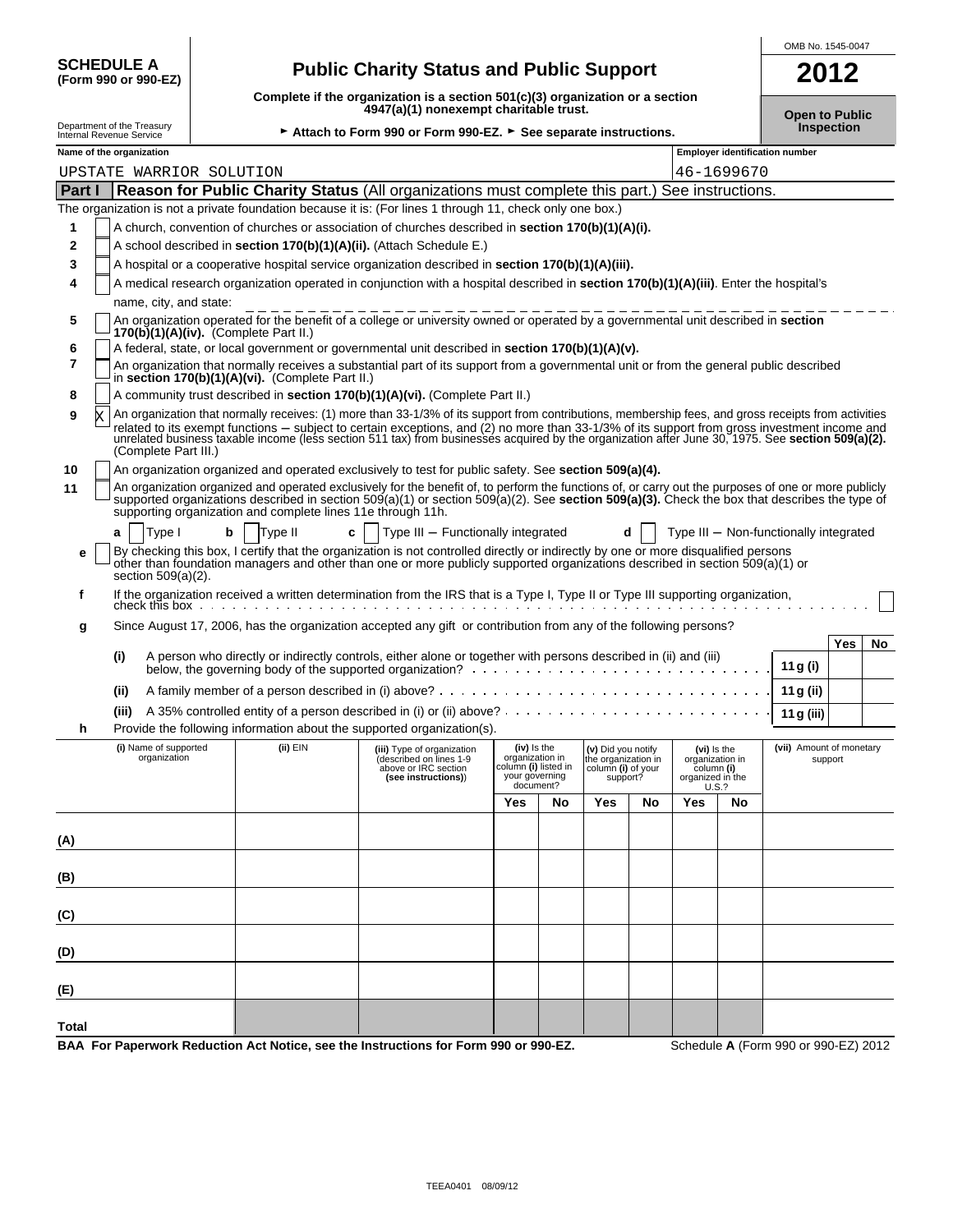# **Part II** Support Schedule for Organizations Described in Sections 170(b)(1)(A)(iv) and 170(b)(1)(A)(vi) (Complete only if you checked the box on line 5, 7, or 8 of Part I or if the organization failed to qualify under Part III. If the

| organization fails to qualify under the tests listed below, please complete Part III.) |
|----------------------------------------------------------------------------------------|
|----------------------------------------------------------------------------------------|

|    | <b>Section A. Public Support</b>                                                                                                                                                                                                                                                                                                                                                                   |          |          |            |            |            |    |           |
|----|----------------------------------------------------------------------------------------------------------------------------------------------------------------------------------------------------------------------------------------------------------------------------------------------------------------------------------------------------------------------------------------------------|----------|----------|------------|------------|------------|----|-----------|
|    | Calendar year (or fiscal year<br>beginning in) >                                                                                                                                                                                                                                                                                                                                                   | (a) 2008 | (b) 2009 | $(c)$ 2010 | $(d)$ 2011 | (e) $2012$ |    | (f) Total |
| 1. | Gifts, grants, contributions, and<br>membership fees received. (Do not<br>include any 'unusual grants.')                                                                                                                                                                                                                                                                                           |          |          |            |            |            |    |           |
| 2  | Tax revenues levied for the<br>organization's benefit and<br>either paid to or expended                                                                                                                                                                                                                                                                                                            |          |          |            |            |            |    |           |
| 3  | The value of services or<br>facilities furnished by a<br>governmental unit to the<br>organization without charge.                                                                                                                                                                                                                                                                                  |          |          |            |            |            |    |           |
| 4  | <b>Total.</b> Add lines 1 through 3                                                                                                                                                                                                                                                                                                                                                                |          |          |            |            |            |    |           |
| 5  | The portion of total<br>contributions by each person<br>(other than a governmental<br>unit or publicly supported<br>organization) included on line 1<br>that exceeds 2% of the amount<br>shown on line 11, column $(f)$ .                                                                                                                                                                          |          |          |            |            |            |    |           |
| 6  | <b>Public support.</b> Subtract line 5<br>from line $4 \cdot \cdot \cdot \cdot \cdot \cdot \cdot$                                                                                                                                                                                                                                                                                                  |          |          |            |            |            |    |           |
|    | <b>Section B. Total Support</b>                                                                                                                                                                                                                                                                                                                                                                    |          |          |            |            |            |    |           |
|    | Calendar year (or fiscal year<br>beginning in) >                                                                                                                                                                                                                                                                                                                                                   | (a) 2008 | (b) 2009 | $(c)$ 2010 | $(d)$ 2011 | (e) $2012$ |    | (f) Total |
| 7  | Amounts from line 4                                                                                                                                                                                                                                                                                                                                                                                |          |          |            |            |            |    |           |
| 8  | Gross income from interest,<br>dividends, payments received<br>on securities loans, rents,<br>royalties and income from<br>similar sources                                                                                                                                                                                                                                                         |          |          |            |            |            |    |           |
| 9  | Net income from unrelated<br>business activities, whether or<br>not the business is regularly<br>carried on example and the set of the set of the set of the set of the set of the set of the set of the set of                                                                                                                                                                                    |          |          |            |            |            |    |           |
| 10 | Other income. Do not include<br>gain or loss from the sale of<br>capital assets (Explain in<br>Part IV.) $\cdots$                                                                                                                                                                                                                                                                                  |          |          |            |            |            |    |           |
|    | 11 Total support. Add lines 7<br>through $10$                                                                                                                                                                                                                                                                                                                                                      |          |          |            |            |            |    |           |
| 12 |                                                                                                                                                                                                                                                                                                                                                                                                    |          |          |            |            |            | 12 |           |
| 13 | <b>First five years.</b> If the Form 990 is for the organization's first, second, third, fourth, or fifth tax year as a section 501(c)(3)                                                                                                                                                                                                                                                          |          |          |            |            |            |    |           |
|    | <b>Section C. Computation of Public Support Percentage</b>                                                                                                                                                                                                                                                                                                                                         |          |          |            |            |            |    |           |
| 14 | Public support percentage for 2012 (line 6, column (f) divided by line 11, column (f)                                                                                                                                                                                                                                                                                                              |          |          |            |            |            | 14 | %         |
| 15 |                                                                                                                                                                                                                                                                                                                                                                                                    |          |          |            |            |            | 15 | %         |
|    | 16 a 33-1/3% support test - 2012. If the organization did not check the box on line 13, and the line 14 is 33-1/3% or more, check this box<br>and stop here. The organization qualifies as a publicly supported organization $\cdots$ , , , , , , ,                                                                                                                                                |          |          |            |            |            |    |           |
|    | <b>b 33-1/3% support test – 2011.</b> If the organization did not check a box on line 13 or 16a, and line 15 is 33-1/3% or more, check this box                                                                                                                                                                                                                                                    |          |          |            |            |            |    |           |
|    | 17 a 10%-facts-and-circumstances test - 2012. If the organization did not check a box on line 13, 16a, or 16b, and line 14 is 10%<br>or more, and if the organization meets the 'facts-and-circumstances' test, check this box and stop here. Explain in Part IV how<br>the organization meets the 'facts-and-circumstances' test. The organization qualifies as a publicly supported organization |          |          |            |            |            |    |           |
|    | <b>b 10%-facts-and-circumstances test - 2011.</b> If the organization did not check a box on line 13, 16a, 16b, or 17a, and line 15 is 10%<br>or more, and if the organization meets the 'facts-and-circumstances' test, check this box and stop here. Explain in Part IV how the                                                                                                                  |          |          |            |            |            |    |           |
|    | 18 Private foundation. If the organization did not check a box on line 13, 16a, 16b, 17a, or 17b, check this box and see instructions                                                                                                                                                                                                                                                              |          |          |            |            |            |    |           |

**BAA** Schedule **A** (Form 990 or 990-EZ) 2012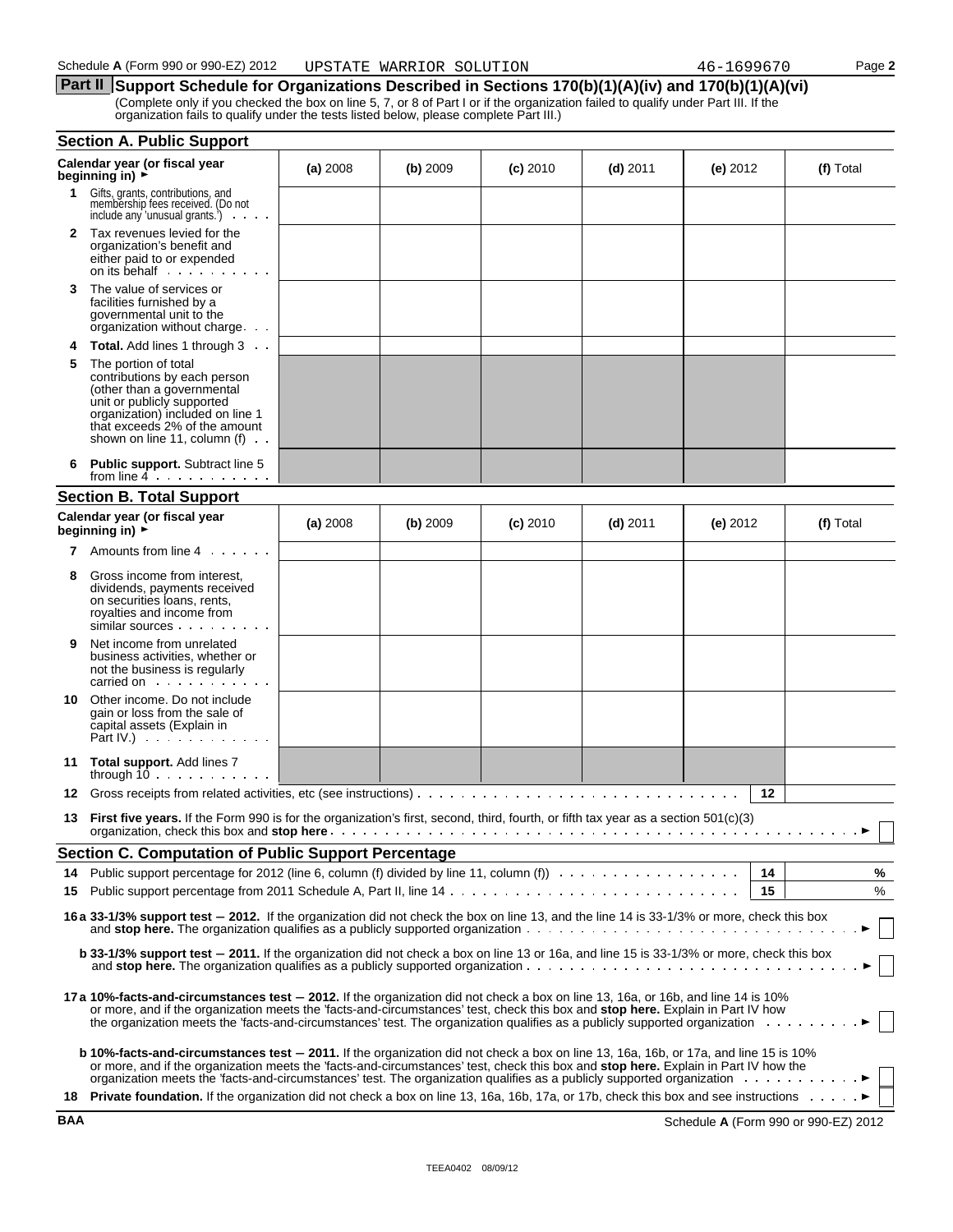## **Part III** Support Schedule for Organizations Described in Section 509(a)(2)

(Complete only if you checked the box on line 9 of Part I or if the organization failed to qualify under Part II. If the organization fails to qualify under the tests listed below, please complete Part II.)

|         | <b>Section A. Public Support</b>                                                                                                                                                                                                                                                                                           |          |          |            |            |            |    |           |
|---------|----------------------------------------------------------------------------------------------------------------------------------------------------------------------------------------------------------------------------------------------------------------------------------------------------------------------------|----------|----------|------------|------------|------------|----|-----------|
|         | Calendar year (or fiscal yr beginning in) ►                                                                                                                                                                                                                                                                                | (a) 2008 | (b) 2009 | $(c)$ 2010 | $(d)$ 2011 | (e) $2012$ |    | (f) Total |
|         | 1 Gifts, grants, contributions<br>and membership fees<br>received. (Do not include<br>any 'unusual grants') $\cdots$                                                                                                                                                                                                       |          |          |            |            | 19,757.    |    | 19,757.   |
|         | 2 Gross receipts from admis-<br>sions, merchandise sold or<br>services performed, or facilities<br>furnished in any activity that is<br>related to the organization's<br>tax-exempt purpose                                                                                                                                |          |          |            |            |            |    |           |
| 3.      | Gross receipts from activities<br>that are not an unrelated trade<br>or business under section 513.                                                                                                                                                                                                                        |          |          |            |            | 14,072.    |    | 14,072.   |
| 4<br>5. | Tax revenues levied for the<br>organization's benefit and<br>either paid to or expended on<br>its behalf<br>The value of services or<br>facilities furnished by a                                                                                                                                                          |          |          |            |            |            |    |           |
|         | governmental unit to the<br>organization without charge.                                                                                                                                                                                                                                                                   |          |          |            |            |            |    |           |
|         | 6 Total. Add lines 1 through 5<br><b>7 a</b> Amounts included on lines 1.<br>2, and 3 received from<br>disqualified persons                                                                                                                                                                                                |          |          |            |            | 33,829.    |    | 33,829.   |
|         | <b>b</b> Amounts included on lines 2<br>and 3 received from other than<br>disqualified persons that<br>exceed the greater of \$5,000 or<br>1% of the amount on line 13<br>for the year $\ldots$ $\ldots$                                                                                                                   |          |          |            |            |            |    |           |
|         | <b>c</b> Add lines 7a and 7b $\ldots$                                                                                                                                                                                                                                                                                      |          |          |            |            |            |    |           |
| 8       | <b>Public support</b> (Subtract line<br>$7c$ from line 6.) $\ldots$ $\ldots$ $\ldots$                                                                                                                                                                                                                                      |          |          |            |            |            |    | 33,829.   |
|         | <b>Section B. Total Support</b>                                                                                                                                                                                                                                                                                            |          |          |            |            |            |    |           |
|         | Calendar year (or fiscal yr beginning in) ►                                                                                                                                                                                                                                                                                | (a) 2008 | (b) 2009 | $(c)$ 2010 | $(d)$ 2011 | (e) 2012   |    | (f) Total |
|         | <b>9</b> Amounts from line 6<br>10 a Gross income from interest,<br>dividends, payments received<br>on securities loans, rents,<br>royalties and income from<br>$similar$ sources $\ldots$ .<br><b>b</b> Unrelated business taxable<br>income (less section 511<br>taxes) from businesses<br>acquired after June 30, 1975. |          |          |            |            | 33,829.    |    | 33,829.   |
|         | <b>c</b> Add lines 10a and 10b $\ldots$<br><b>11</b> Net income from unrelated business<br>activities not included in line 10b,<br>whether or not the business is<br>regularly carried on                                                                                                                                  |          |          |            |            |            |    |           |
|         | 12 Other income. Do not include<br>gain or loss from the sale of<br>čapital assets (Explain in<br>Part IV.) $\cdots$                                                                                                                                                                                                       |          |          |            |            |            |    |           |
| 13      | <b>Total support.</b> (Add Ins 9, 10c, 11, and 12.)                                                                                                                                                                                                                                                                        |          |          |            |            | 33,829.    |    | 33,829.   |
| 14      | First five years. If the Form 990 is for the organization's first, second, third, fourth, or fifth tax year as a section 501(c)(3)                                                                                                                                                                                         |          |          |            |            |            |    | X         |
|         | <b>Section C. Computation of Public Support Percentage</b>                                                                                                                                                                                                                                                                 |          |          |            |            |            |    |           |
| 15.     | Public support percentage for 2012 (line 8, column (f) divided by line 13, column (f)                                                                                                                                                                                                                                      |          |          |            |            |            | 15 | ి         |
| 16      |                                                                                                                                                                                                                                                                                                                            |          |          |            |            |            | 16 | ి         |
|         | Section D. Computation of Investment Income Percentage                                                                                                                                                                                                                                                                     |          |          |            |            |            |    |           |
| 17      | Investment income percentage for 2012 (line 10c, column (f) divided by line 13, column (f)) $\cdots$                                                                                                                                                                                                                       |          |          |            |            |            | 17 | ್ಠಿ       |
| 18      |                                                                                                                                                                                                                                                                                                                            |          |          |            |            |            | 18 | ి         |
|         | 19 a 33-1/3% support tests - 2012. If the organization did not check the box on line 14, and line 15 is more than 33-1/3%, and line 17<br>is not more than 33-1/3%, check this box and <b>stop here.</b> The organization qualifies as a publicly supported organization $\ldots$                                          |          |          |            |            |            |    |           |
|         | b 33-1/3% support tests - 2011. If the organization did not check a box on line 14 or line 19a, and line 16 is more than 33-1/3%, and<br>line 18 is not more than 33-1/3%, check this box and stop here. The organization qualifies as a publicly supported organization                                                   |          |          |            |            |            |    |           |
| 20      | <b>Private foundation.</b> If the organization did not check a box on line 14, 19a, or 19b, check this box and see instructions.                                                                                                                                                                                           |          |          |            |            |            |    |           |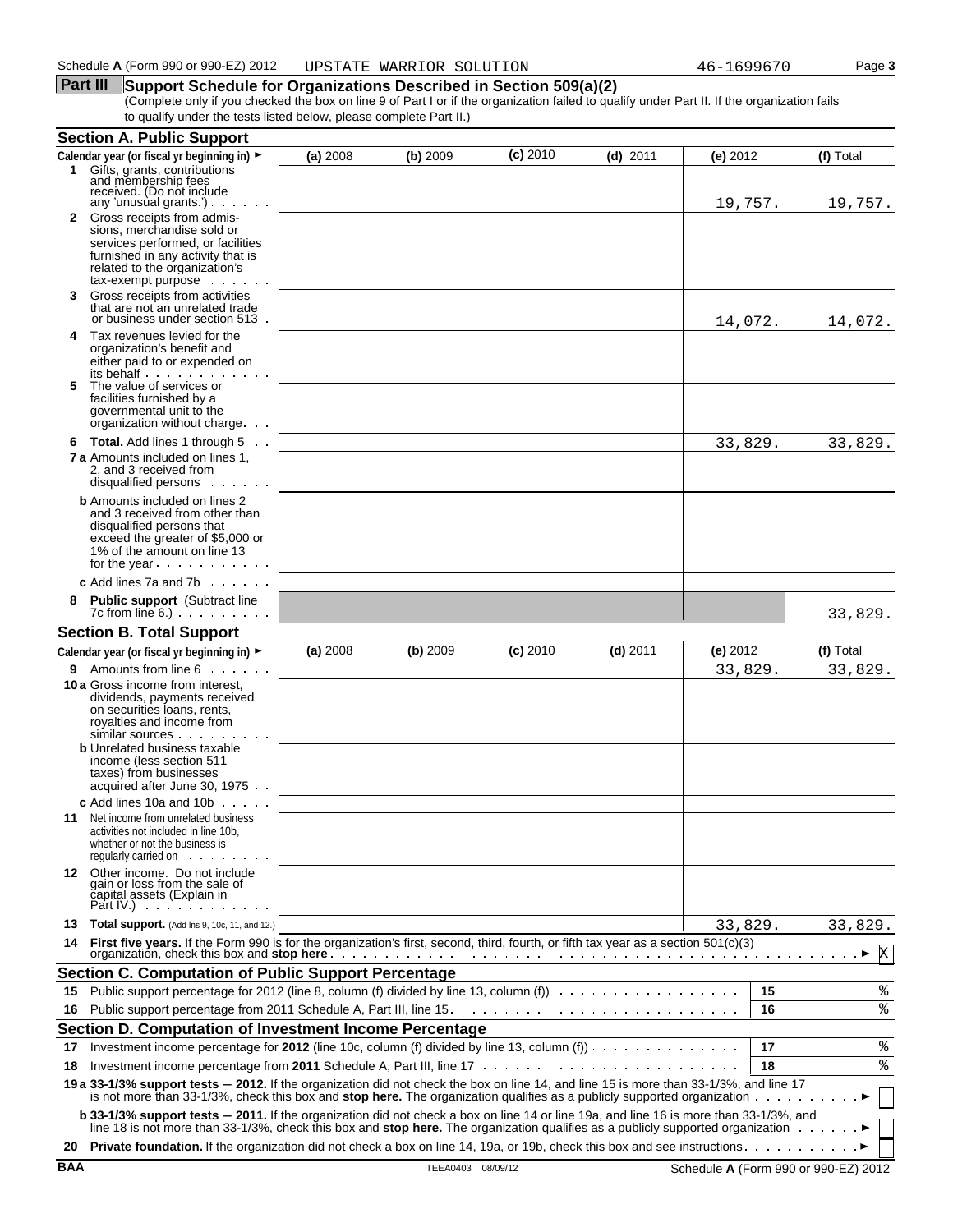(See instructions).

**Part IV Supplemental Information.** Complete this part to provide the explanations required by Part II, line 10; Part II, line 17a or 17b; and Part III, line 12. Also complete this part for any additional information.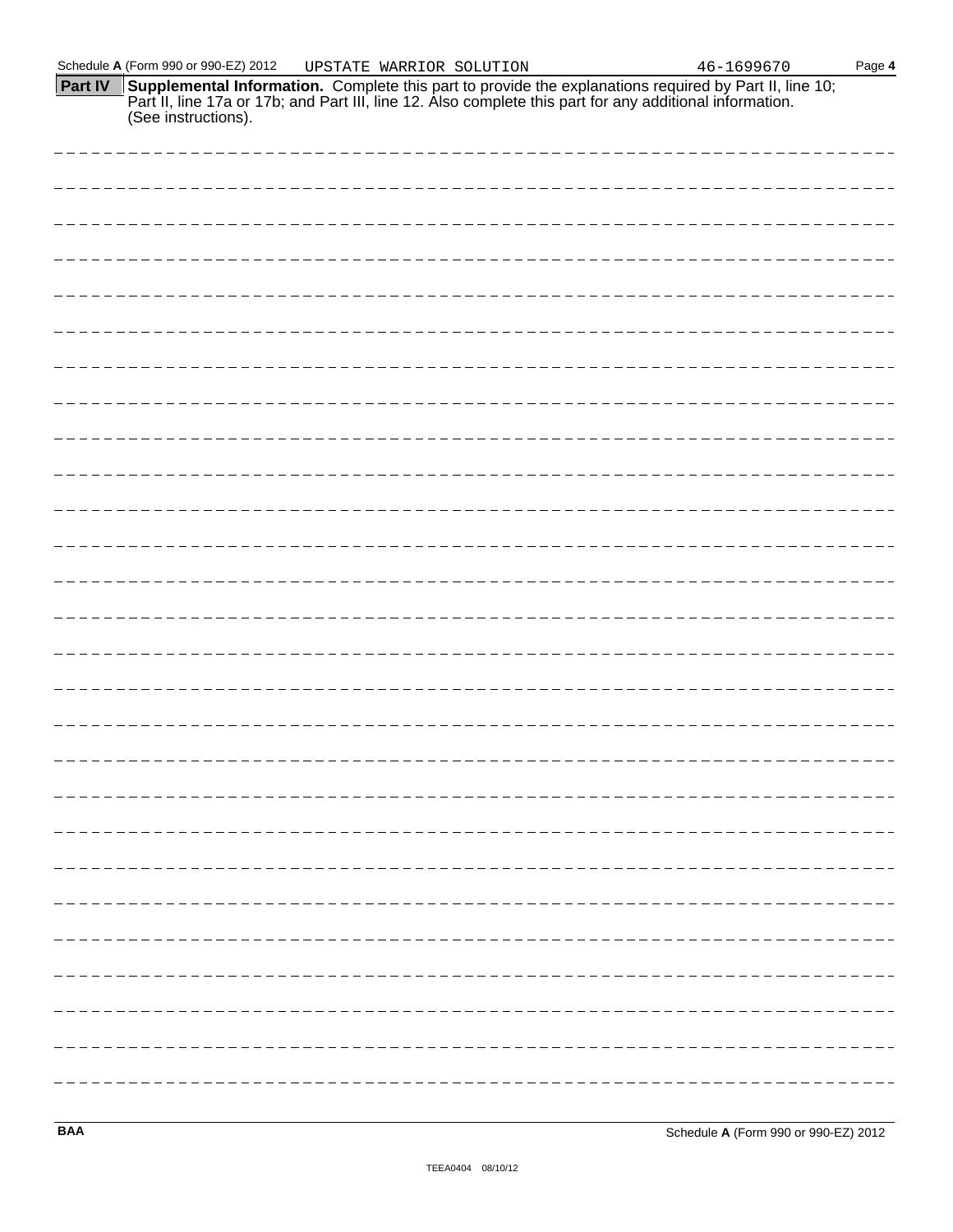# **Schedule of Contributors**

<sup>G</sup>**Attach to Form 990, Form 990-EZ, or Form 990-PF 2012**

**Employer identification number** 

Department of the Treasury Internal Revenue Service

| Name of the organization |  |  |  |
|--------------------------|--|--|--|
|                          |  |  |  |

| UPSTATE WARRIOR SOLUTION              |                                                                                          | 46-1699670 |
|---------------------------------------|------------------------------------------------------------------------------------------|------------|
| <b>Organization type</b> (check one): |                                                                                          |            |
| Filers of:                            | Section:                                                                                 |            |
| Form 990 or 990-EZ                    | $\vert$ X $\vert$ 501(c)( $\frac{3}{2}$ ) (enter number) organization                    |            |
|                                       | $\vert$ 4947(a)(1) nonexempt charitable trust <b>not</b> treated as a private foundation |            |
|                                       | 527 political organization                                                               |            |
| Form 990-PF                           | 501(c)(3) exempt private foundation                                                      |            |
|                                       | $4947(a)(1)$ nonexempt charitable trust treated as a private foundation                  |            |
|                                       | 501(c)(3) taxable private foundation                                                     |            |

Check if your organization is covered by the **General Rule** or a **Special Rule**

**Note.** Only a section 501(c)(7), (8), or (10) organization can check boxes for both the General Rule and a Special Rule. See instructions.

#### **General Rule**

For an organization filing Form 990, 990-EZ, or 990-PF that received, during the year, \$5,000 or more (in money or property) from any one X For an organization filing Form 990, 9<br>contributor. (Complete Parts I and II.)

### **Special Rules**

For a section 501(c)(3) organization filing Form 990 or 990-EZ that met the 33-1/3% support test of the regulations under sections 509(a)(1) and 170(b)(1)(A)(vi) and received from any one contributor, during the year, a contribution of the greater of (**1**) \$5,000 or (**2**) 2% of the amount on (i) Form 990, Part VIII, line 1h or (ii) Form 990-EZ, line 1. Complete Parts I and II.

For a section 501(c)(7), (8), or (10) organization filing Form 990 or 990-EZ that received from any one contributor, during the year, total contributions of more than \$1,000 for use *exclusively* for religious, charitable, scientific, literary, or educational purposes, or the prevention of cruelty to children or animals. Complete Parts I, II, and III.

For a section 501(c)(7), (8), or (10) organization filing Form 990 or 990-EZ that received from any one contributor, during the year, contributions for use *exclusively* for religious, charitable, etc, purposes, but these contributions did not total to more than \$1,000. If this box is checked, enter here the total contributions that were received during the year for an *exclusively* religious, charitable, etc, purpose. Do not complete any of the parts unless the **General Rule** applies to this organization because it received nonexclusively religious, charitable, etc, contributions of \$5,000 or more during the year  $\ldots \ldots \ldots \ldots \ldots \ldots \ldots \ldots \vdash \mathcal{S}$ 

**Caution:** An organization that is not covered by the General Rule and/or the Special Rules does not file Schedule B (Form 990, 990-EZ, or 990-PF) but it **must** answer 'No' on Part IV, line 2, of its Form 990; or check the box on line H of its Form 990-EZ or on Part I, line 2, of its Form 990-PF, to certify that it does not meet the filing requirements of Schedule B (Form 990, 990-EZ, or 990-PF).

BAA For Paperwork Reduction Act Notice, see the Instructions for Form 990, 990EZ, Schedule B (Form 990, 990-EZ, or 990-PF) (2012) **or 990-PF.**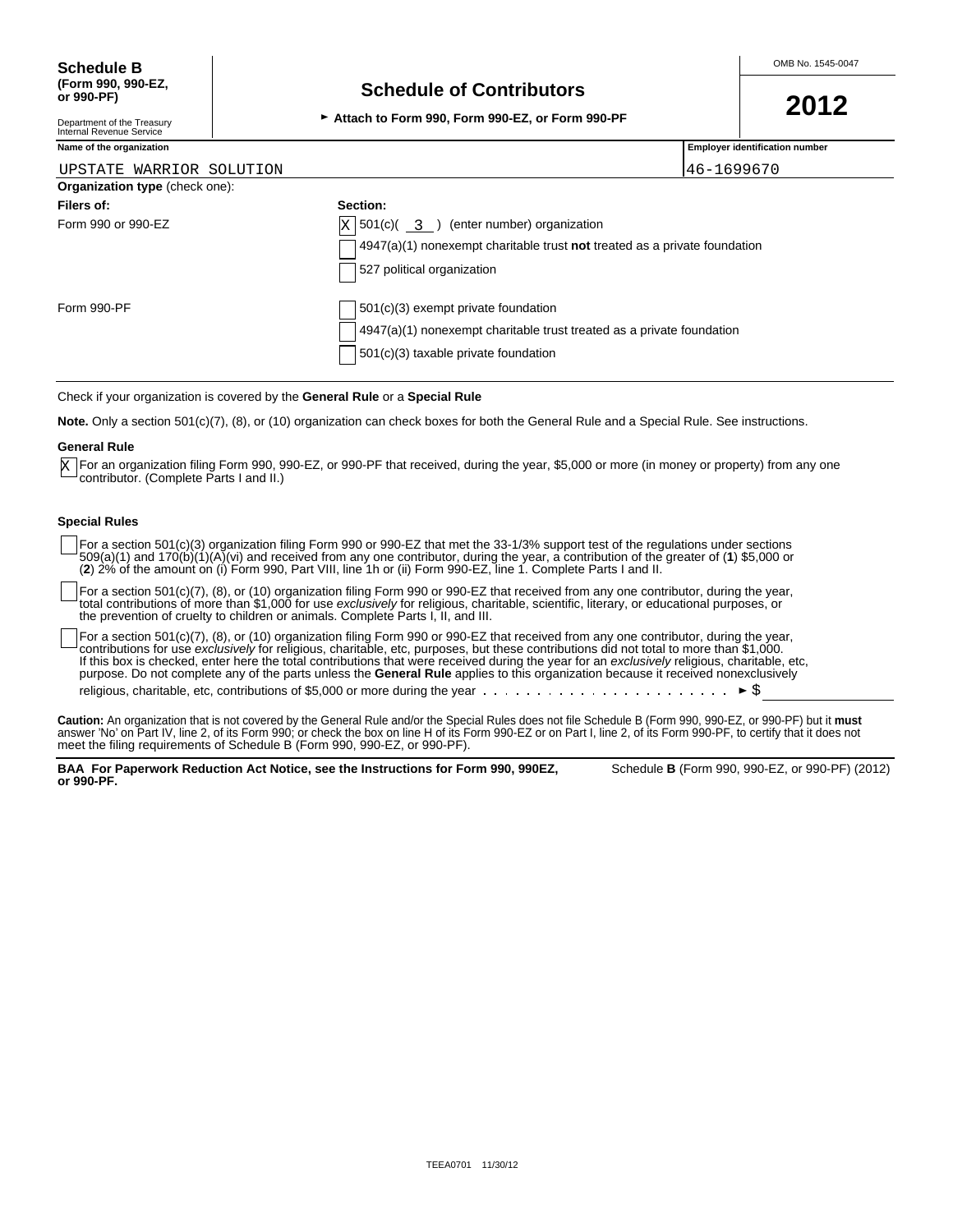| Schedule<br>990-EZ<br>(2012)<br>000<br>DE<br>990<br>∙orm<br>ΩI<br>uur<br>. .<br>$\cdot$ | ' <sup>o</sup> age | -                       | Οt | ан |
|-----------------------------------------------------------------------------------------|--------------------|-------------------------|----|----|
| Name of organization                                                                    | _mplover_          | r identification number |    |    |

**Part I** Contributors (see instructions). Use duplicate copies of Part I if additional space is needed.

**Employer identification number** 1 of 1 of Part 1

UPSTATE WARRIOR SOLUTION 46-1699670

| (a)<br>Number        | (b)<br>Name, address, and ZIP + 4                                               | (c)<br>Total<br>contributions | (d)<br>Type of contribution                                                                    |
|----------------------|---------------------------------------------------------------------------------|-------------------------------|------------------------------------------------------------------------------------------------|
| ı                    | MCKISSICK FAMILY FOUNDATION<br>1611 PARKINS MILL ROAD<br>SC 29607<br>GREENVILLE | 6,000.                        | Person<br>Х<br>Payroll<br>Noncash<br>(Complete Part II if there is<br>a noncash contribution.) |
| (a)<br>Number        | (b)<br>Name, address, and ZIP + 4                                               | (c)<br>Total<br>contributions | (d)<br>Type of contribution                                                                    |
|                      |                                                                                 |                               | Person<br>Payroll<br>Noncash<br>(Complete Part II if there is<br>a noncash contribution.)      |
| (a)<br>Number        | (b)<br>Name, address, and ZIP + 4                                               | (c)<br>Total<br>contributions | (d)<br>Type of contribution                                                                    |
|                      |                                                                                 |                               | Person<br>Payroll<br>Noncash<br>(Complete Part II if there is<br>a noncash contribution.)      |
| (a)<br>Number        | (b)<br>Name, address, and ZIP + 4                                               | (c)<br>Total<br>contributions | (d)<br>Type of contribution                                                                    |
|                      |                                                                                 |                               | Person<br>Payroll<br>Noncash<br>(Complete Part II if there is<br>a noncash contribution.)      |
| (a)<br><b>Number</b> | (b)<br>Name, address, and ZIP + 4                                               | (c)<br>Total<br>contributions | (d)<br>Type of contribution                                                                    |
|                      |                                                                                 |                               | Person<br>Payroll<br>Noncash<br>(Complete Part II if there is<br>à noncash contribution.)      |
| (a)<br>Number        | (b)<br>Name, address, and ZIP + 4                                               | (c)<br>Total<br>contributions | (d)<br>Type of contribution                                                                    |
|                      |                                                                                 |                               | Person<br>Payroll<br>Noncash<br>(Complete Part II if there is<br>à noncash contribution.)      |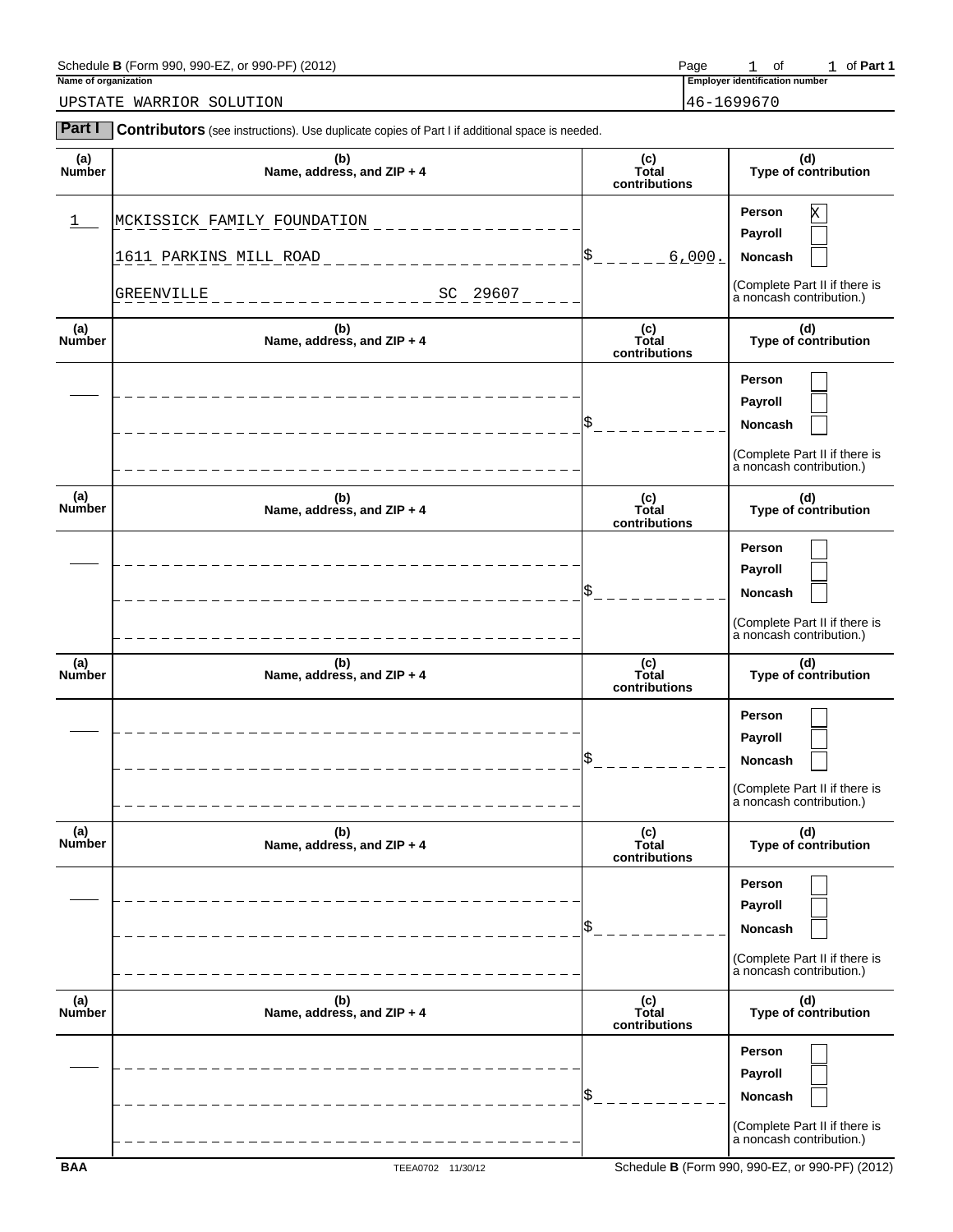| <b>SCHEDULE O</b>                                      | Supplemental Information to Form 990 or 990-EZ                                                                                         |                                       | OMB No. 1545-0047     |
|--------------------------------------------------------|----------------------------------------------------------------------------------------------------------------------------------------|---------------------------------------|-----------------------|
| (Form 990 or 990-EZ)                                   | Complete to provide information for responses to specific questions on<br>Form 990 or 990-EZ or to provide any additional information. |                                       | 2012                  |
|                                                        |                                                                                                                                        |                                       | <b>Open to Public</b> |
| Department of the Treasury<br>Internal Revenue Service | Attach to Form 990 or 990-EZ.                                                                                                          |                                       | Inspection            |
| Name of the organization                               |                                                                                                                                        | <b>Employer identification number</b> |                       |
| UPSTATE WARRIOR SOLUTION                               |                                                                                                                                        | 46-1699670                            |                       |
|                                                        | THE ORIGINALLY FILED RETURN HAS BEEN AMENDED BECAUSE THE                                                                               |                                       |                       |
|                                                        | DETERMINATION LETTER INDICATES A SEPTEMBER 30 ACCOUNTING YEAR END;                                                                     |                                       |                       |
|                                                        | HOWEVER, THE ORIGINALLY FILED RETURN USED AN INCORRECT YEAR END OF                                                                     |                                       |                       |
|                                                        | OCTOBER 31. AS A RESULT, THE FOLLOWING CHANGES HAVE OCCURRED:                                                                          |                                       |                       |
|                                                        | 990-EZ, PART I, LINES 1, 15, 16 - UPDATED TO REFLECT CORRECT PERIOD                                                                    |                                       |                       |
|                                                        | 990-EZ, PART II, LINE 22 - UPDATED TO REFLECT CORRECT PERIOD                                                                           |                                       |                       |
|                                                        | 990-EZ, PART III, LINES 28, 28a - UPDATED TO REFLECT CORRECT PERIOD                                                                    |                                       |                       |
|                                                        | 990-EZ, PART V, LINE 42a - UPDATED TO REFLECT CORRECT ADDRESS                                                                          |                                       |                       |
|                                                        | SCH A, PART III, LINES 1, 3 - UPDATED TO REFLECT CORRECT PERIOD                                                                        |                                       |                       |
|                                                        | SCH B, PART I - UPDATED TO REFLECT CORRECT PERIOD                                                                                      |                                       |                       |
|                                                        | 990-EZ - ACCOUNTING METHOD UPDATED TO REFLECT ACCRUAL BASIS                                                                            |                                       |                       |
|                                                        |                                                                                                                                        |                                       |                       |
|                                                        |                                                                                                                                        |                                       |                       |
|                                                        |                                                                                                                                        |                                       |                       |
|                                                        |                                                                                                                                        |                                       |                       |
|                                                        |                                                                                                                                        |                                       |                       |
|                                                        |                                                                                                                                        |                                       |                       |
|                                                        |                                                                                                                                        |                                       |                       |